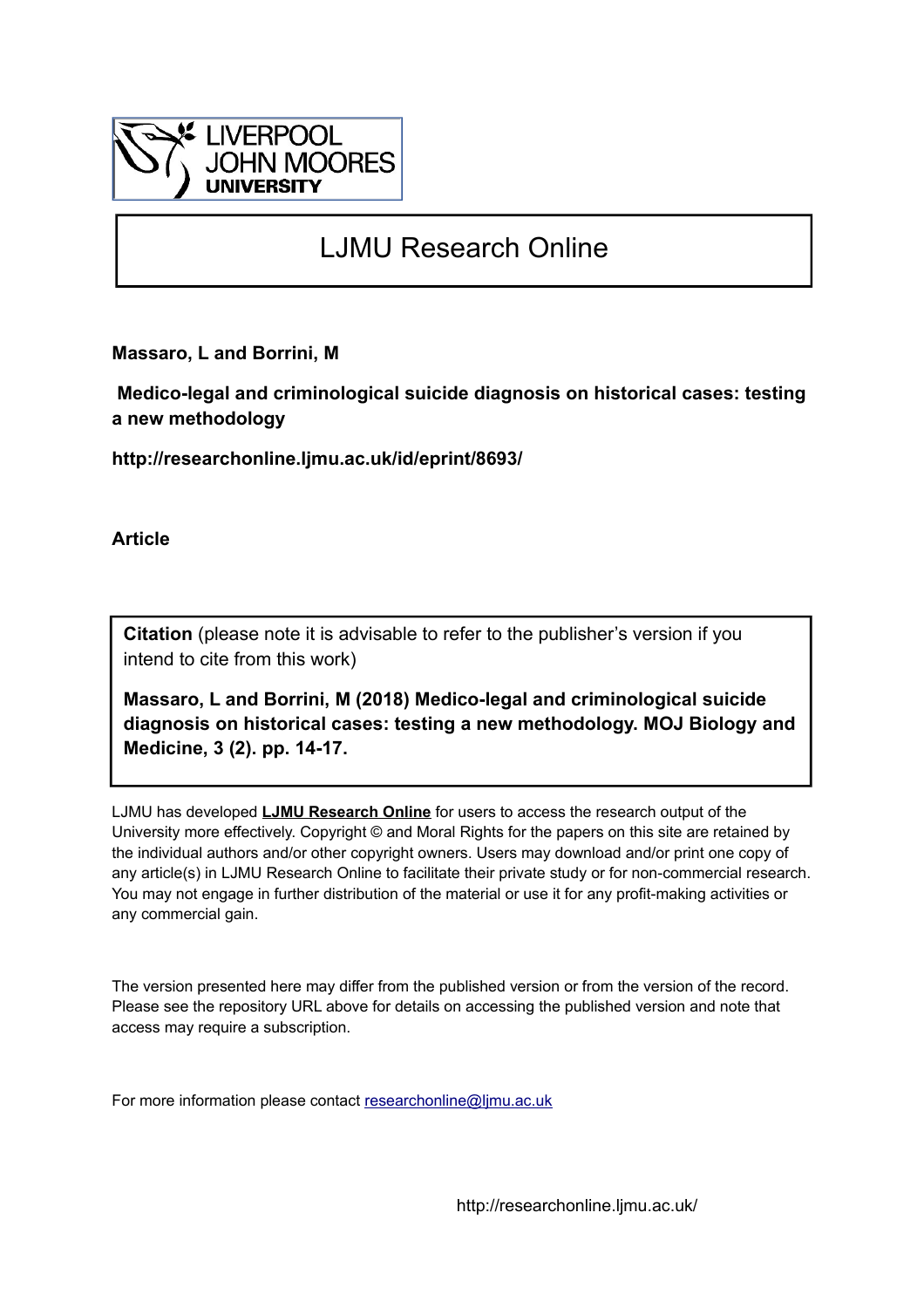



# Medico-legal and criminological suicide diagnosis on historical cases: testing a new methodology

#### **Abstract**

This work proposes a new combination of criteria for the suicide diagnosis applied to these three famous historical cases: Judas Iscariot, Antony and Cleopatra, Vincent Van Gogh. The specific criteria (suicide statistics and dynamics, correlation of types of injury and how they were produced, evidence gathered during official inspections in loco, and previous psychiatric disorders in the victim) have been applied to famous historical cases from different socio-cultural contexts and epochs in order to tackle the issue of suicide without prejudice. The results confirm the essential role of systematic analysis of all elements from an equivocal death crime scene investigation to be able to distinguish suicide from homicide or natural and accidental death. The scores obtained in each three examined case emphasize the relevance of every single criterion of the methodology for different scenarios.

**Keywords:** forensic science, equivocal death, crime scene investigation, investigative technique

Volume 3 Issue 2 - 2018

#### Luca Massaro, <sup>1</sup> Matteo Borrini, 2

1 Private Consultant in Legal Medicine for the Court of Rovigo, Italy

2 Department of Anthropologist, Liverpool John Moores University, Italy

**Correspondence:** Matteo Borrini, PhD, Anthropologist, Liverpool John Moores University, James Parsons Building Byrom Street, Liverpool, L3 3AF, Italy, Email M.Borrini@ljmu.ac.uk

**Received:** February 26, 2018 | **Published:** May 02, 2018

#### **Introduction**

The forensic practice clearly demonstrates that a predominant number of suicides have typical or frequent distinctive characteristics (i.e., common wound topography in the case of firearms injuries by short or long-barrelled weapons). However, some suicides show atypical or unusual features (i.e. multiple gunshot wounds or incomplete hanging).The practice of suicide has been known for a long time and in all cultures, although in some populations the selfinflicted death is not known, at least statistically. According to the IASP, International Association for Suicide Prevention, in 2013 the number of suicides worldwide was estimated to be nearly one million.<sup>1</sup> Looking at this number, it raises the urgency to provide crime scene operators (prosecutors, police officers, investigators, pathologists, forensic anthropologists), $2-4$  with an investigative technique that allows them to recognize and distinguish, with a high degree of scientific probability suicide, from alternative manners of death limiting the risk of interpretation errors. Recently, a new methodology,<sup>5</sup> based on analyses of Italian case reports, has been proposed to the scientific and forensic community. The aim of the present study is to test this method on three famous historical cases.

#### **Material and methods**

The proposed categorization of the suicidal death derives from the application of criteria, $5$  which corresponds to the answers to five questions, as evaluated by a specific scoring system. For the present test, and to improve the methodology, also score 0 has been described.

- 1. did the victim use a suicide method frequently observed during the time period and in the nation/culture of origin?
- 2. are the method and injuries compatible with suicide?
- 3. are multiple methods used or only one?

**Rubmit Manuscript** | http://medcrav

4. are the environment and crime scene consistent with suicide?

5. are there any indications of psychiatric disorder in the victim's medical history?

According to the final score achieved by a case, the suicide could be described as *typical* (overall score 0), *slightly atypical* (scores ranging from 1 to 2), *partially atypical* (scores 3-8), *grossly atypical* (scores 9-10). In case of a medium or high final score corresponding to partially or grossly atypical suicide, it is suggested to carry on an investigation as in suspected homicide or simulated suicide case. A slightly atypical suicide might indicate accidental death.

In the present paper, the scoring system has been applied to the historical suicides of Judas Iscariot (? – c 30 A.D.), Mark Anthony and Cleopatra, and Vincent Van Gogh.

#### **Results**

# **Judas Iscariot (I BC – I AD)**

In the Jewish culture, suicide was considered as one of the most serious sins.

While in the New Testament only the suicide of Judas Iscariot is described, in the Old Testament five suicides and one homicidesuicide due to revenge are reported:

- a) Samson buried himself in the rubble of the Temple of Dagon after making it collapse.<sup>6</sup>
- b) Saul fell upon his sword, followed by his armour-bearer who refused to kill him.6
- c) Ahithophel, advisor to King David, hanged himself.<sup>6</sup>
- d) King Zimri setting himself on fire (self-immolation).<sup>6</sup>
- e) Razis, one of the Elders of Ierusalem, self-stabbed with his sword, then cast himself down from a wall and plucked out his bowels.<sup>6</sup>

Even if there are these reports in the Bible, scoring the first

*MOJ Biol Med.* 2018;3(2):14‒17. 14



© 2018 Massaro et al. This is an open access article distributed under the terms of the [Creative Commons Attribution License,](https://creativecommons.org/licenses/by-nc/4.0/) which permits unrestricted use, distribution, and build upon your work non-commercially.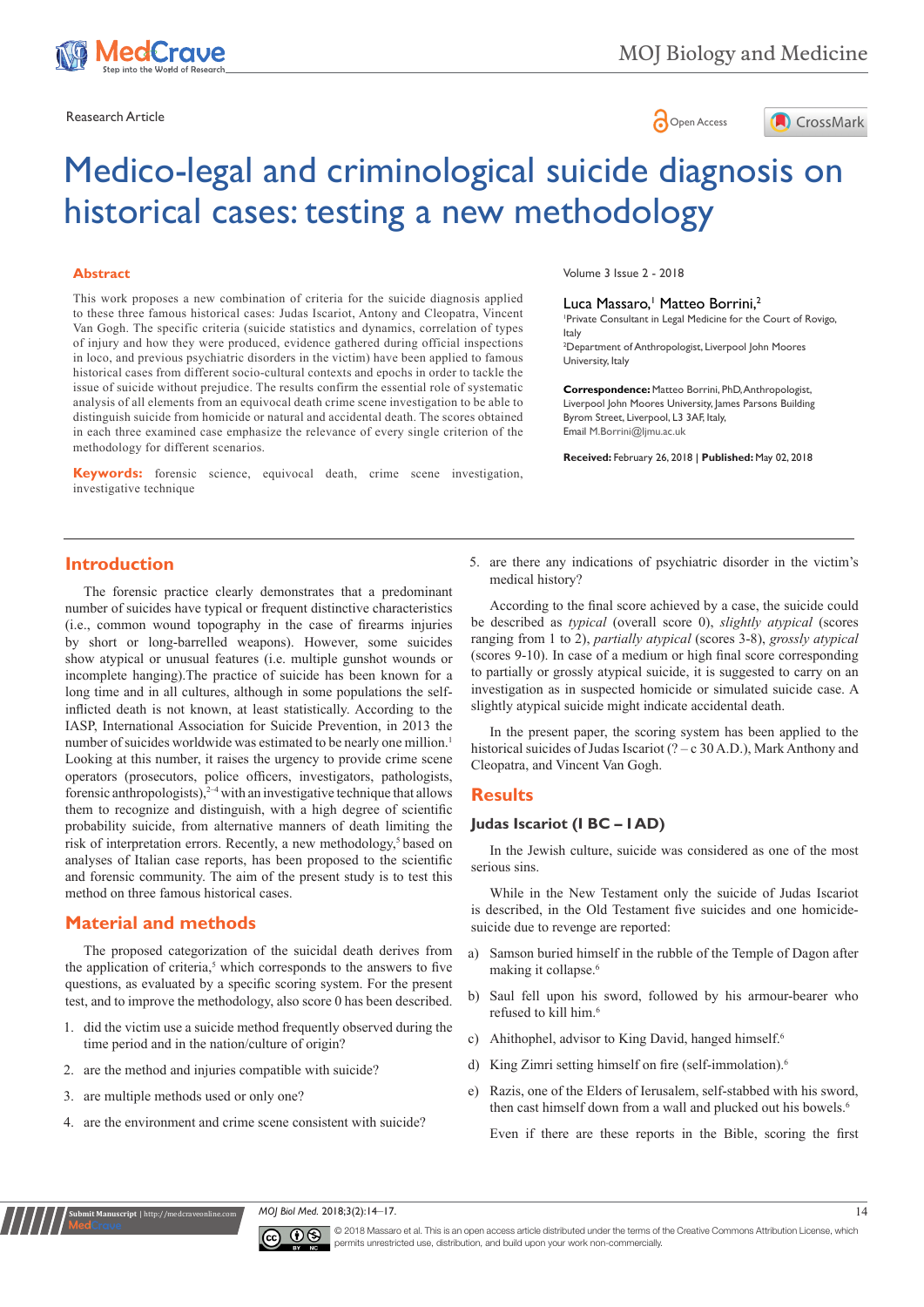criterion could be unreliable due to the lack of real statistical data. However, applying a logical methodology, it is possible to assert that self-hanging and jumping from high could be both known practices at the time. Also the Ahithophel case represents a precedent. Score 1.

There is not a univocal description of Judas's suicide: in Matthew,<sup>6</sup> he hanged himself, while in Acts,<sup>6</sup> he *falling headfirst, he burst open in the middle and all his intestines spilled out*. Nevertheless it is possible to interpret the jumping/falling as a result of the brakeage of the tree branch to which the apostle tied the rope. If the hypothesis is correct (no data are available to support or deny this theory), the evisceration could be a consequence of the single dynamic used (jumping). Score 0.

- a) Following the interpretation of the breakage of the tree's branch after the hanging, only one suicide technique was used. Score 0.
- b) No details are available regarding the crime scene and it is not possible to score the criterion.
- c) No previous medical history of psychiatric disorders in Judas exists; on one side it is possible to underline that he was the *keeper of the money bag,<sup>6</sup>* of Apostles, a possible clue of a trustable person, while on the other side, the moment at which *Satan then*  entered into him,<sup>6</sup> could be interpreted as an alteration of his state of mind. Score 1.

#### **Mark Antony (Rome 83 BC – Alexandria 30 BC)**

- 1. There are non-statistical records on suicide in the Roman period, but the Latin literature reports cases of high rank Roman citizens, both males and females, who committed suicide sword such as Nero in Suetonius,<sup>7</sup> and Lucrezia in Titus Livius,<sup>8</sup> Score 1.
- 2. Plutarch reports a quite realistic scenario: the single stab on the abdomen (κοιλία) was not sufficient to immediately kill him, and Antony bled to death after some time.<sup>9</sup> Score 0.
- 3. The death is due to a single stab in the abdomen. Therefore only one method was used. Score 0.
- 4. No available data are from the crime scene.
- 5. Ancient authors are not concordant and show an enigmatic and contradictory personality.<sup>10</sup>

The father died young, and Antony developed a close relationship with his mother, who had a rebellious attitude.<sup>11,12</sup> He acted honourably with the brothers, even if Cicero and Plutarch describe his dissolute life, with orgies, gamble, debts and bad companies.13,14 He started to be involved in the aristocracy,<sup>15</sup> and had two main friends: Clodius and Curio. He always carried a weapon with him and wanted to be escorted by soldiers even in the town. Plutarch seems to describe a double-side life: a great respected military commander and an extravagant and lustful aristocrat. He had five wives and especially with Fulvia and Octavia, his conduct was exemplary. After he met Cleopatra in the 41 BC, five years later he divorced from Octavia to marry the Egyptian queen in 36 BC. During their relationship, Antony showed a reduced decision-making capacity, becoming dependent emotionally and physically to Cleopatra (Plutarch); he also assimilated the Egyptian lifestyle and behaviours.16 One year before his death, Antony faced a deep depression due to the military and political changes in which he was involved.<sup>17</sup> Score 1.

#### **Cleopatra VII Thea Philopatore (Alexandria 69 BC- 30 BC)**

- 1. There are no statistical records on suicide in the Egyptian period and culture; in addition, ancient authors are not concordant on the used methods (snake bite, poisoned comb, poison in a selfinflicted bite). The use of poison could be well known in the Egyptian pharmacopoeia, and the cobra's bite was a common capital punishment in Ancient Egypt. Cleopatra could have used the snake according to the belief that the animal gives immortality to its victims.<sup>18</sup> Score 0.
- 2. Even though some authors describe different sources.<sup>19</sup> Cleopatra death was due to (self)poisoning; Cassius Dio reported that the only wounds discovered on her body were on the arm, which is compatible with the use of both a snake and a comb.20,21 Score 0.
- 3. The death is obtained by a snake bite, therefore only one method was used. Score 0.
- 4. The snake was not found in the scene when Octavian and his soldiers discovered the body, $22$  even if it is reported that traces were visible on the sand outside the building. During Octavian triumph in Rome (27 BC), a panel showed the scene with also two female servants (Charmian and Iras) aside the queen. Strabo raised some concerns regarding the self-inflicted death, suggesting a possible involvement of the Octavian, but Cleopatra's personal physician hypothesized that it was suicide by poisoning. Regarding the snake, in order to kill a human adult, it is more likely that an adult cobra was used instead of asps, which is not common in Egypt and also has less poison. If more than one corpse was discovered, it is reasonable to think that more than one snake were involved.<sup>23</sup> No data are available on the presence of other servants (e.g. an eunuch) during the suicide or when the dead bodies were discovered. Score 2.
- 5. No report was found concerning neurological or psychiatric disorders. Cleopatra attempted to commit suicide few days before her death when she heard the false notice of Marcus Anthonius's death.<sup>24</sup> The fact could originate a reactive anxiety-depressive condition. Score 0.

#### **Vincent Van Gogh (Zundert 1853 – Auvers-sur-Oise 1890).**

- 1. The nearest historical data for a comparative study is from the 1950s: in Netherlands suicide ratio was 5.5x100.000 habitants (7.4 males e 3.7 females); the most frequent techniques were: hanging, drowning, firearms, throat cutting, jumping from high, hitting by train, poisoning. From 1010 the suicide ratio in Netherlands increased from 6 to 10 per 100.000 inhabitants .<sup>25</sup> Score 1.
- 2. Entrance gunshot to the upper part of the abdomen.<sup>26</sup> When the innkeeper Gustav Ravoux came in the room following the moans, Van Gogh admitted "I hurt myself". The external examination performed by physicians confirmed he was hit by a small-calibre gun; the bullet entered at an angle from a distance and no exit wound was detected.<sup>26</sup> No autopsy was performed. Score 2.
- 3. Death from one gunshot wound; only one method was used. Score 0.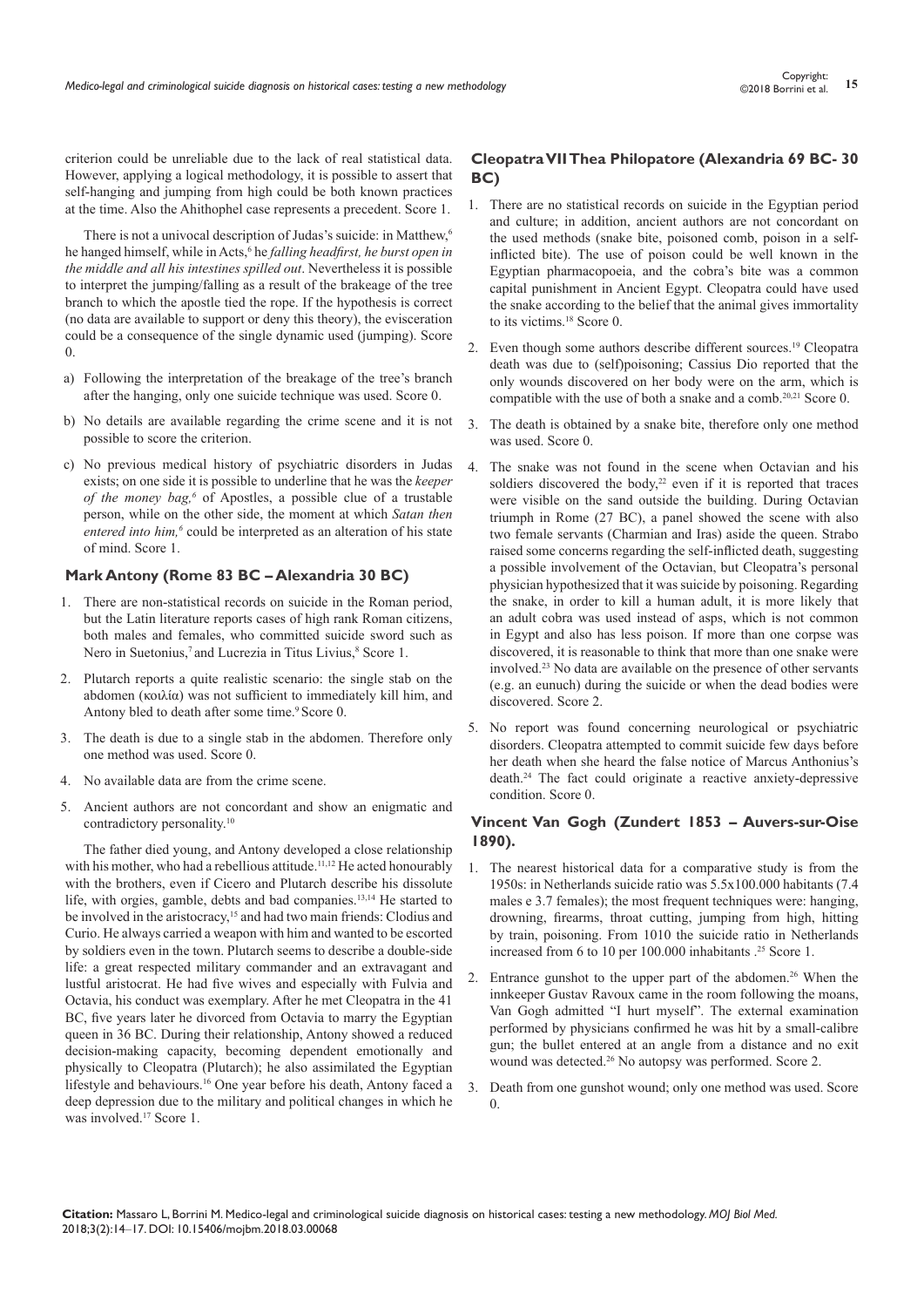- 4. The event took place in Auvers-sur-Oise the 27th of July 1890; no witnesses and the exact location where he was shot (by himself or not) was not determined. The physicians manually inspected the back of the victim and reported that the bullet had not come out and was still near the spine; they also noted that the entrance wound was not a contact one: the small calibre bullet entered with a non-perpendicular angle and was shot from a distance. The weapon used was borrowed by Van Gogh from the owner of the hotel where he was housed; the gun and the Van Gogh's painting tools were never recovered.<sup>26</sup> Score 2.
- 5. In the medical history, psychotic episodes are recurrent since he was  $27$  years old<sup>27</sup> and became more frequent during the last two years of his life. He had an eccentric personality and mood changes.<sup>28</sup> It was proposed that he was affected by epilepsy due to the absinthe addiction,<sup>29</sup> and, maybe by syphiliss.<sup>30–32</sup> Other medical hypothesis describes him affected by acute intermittent porphyria,<sup>33</sup> which was the cause of visual and auditory hallucinations, as much as partial epileptic manifestations.<sup>34</sup> According to Felix Rey, medical doctor at Aries's Hospital, Van Gogh cut the most caudal part of his left hear in the throes of auditory hallucinations the 23rd of December 1888. Van Gogh went back to the brothel where he was before the episode and gave the severed ear to a prostitute asking her to "keep this object carefully".<sup>35</sup> He was hosted in the Saint Paul de Mausole Asylum at St. Rèmy for just over a year (May 8, 1889 to May 16,1890), immediately before his death.<sup>36</sup> Score 1.

#### **Discussion**

In Judas Iscariot, Antony and Cleopatra cases, missing data from crime scene investigation, autopsy and statistical evaluation of the suicide ratio for the epoch and culture made the application of the scientific classification difficult, underling how much is important to analyse every little element available in forensic investigations. In addition, also the reliability of the historical sources and authors should be taken into consideration. However, Judas Iscariot, Antony and Cleopatra obtain at least 2 points that classify their deaths as *slightly atypical* suicide. The most interesting case, also one with more data available, is the Vincent Van Gogh suicide, which can be classified as *partially atypical* (6 points). Further historical investigations on this case could be helpful to understand if this was actually a suicide or a homicide. The presented study also suggests that the high scores obtained, corresponding to grossly atypical suicide, should be used in the death scene investigation for the diagnosis of potential homicide. This highlights the potentials of Massaro's scoring system,<sup>5</sup> with the supplementary value 0 proposed in the present contribution, as an additional tool for forensic investigators. Even if the presented analysis has some limitations due to the historical data, it demonstrates the applicability and reliability of the proposed scoring system and how it could be tested in the future for its validation and application in suspected suicides or equivocal death investigation. In addition, the present study provides an additional score (the value "0") to Massaro's methodology, increasing its applicability and accuracy.

# **Acknowledgements**

#### None.

# **Conflcit of interest**

Authors declare there is no conflcit of interest.

#### **References**

- 1. [International Association for Suicide Prevention.](https://www.iasp.info/index.php)
- 2. Palmbach TM. Collection and Chain of evidence. In: Payne James J, et al. editors. *Encyclopedia of forensic and legal medicine*. 2005;2:1–7.
- 3. Ernst MF. Death-scene investigation, United States of America. In: Payne James J, et al. editors. *Encyclopedia of forensic and legal medicine*. 2005;2:7–12.
- 4. Horswell J. Suspicious Deaths. In: Payne James J, et al. editors. *Encyclopedia of forensic and legal medicine*. 2005;2:32–37.
- 5. [Massaro L. Unusual suicide in Italy: criminological and medico-legal](https://www.ncbi.nlm.nih.gov/pubmed/25703145)  [observations. A proposed definition of atypical suicide suitable for](https://www.ncbi.nlm.nih.gov/pubmed/25703145)  [international application](https://www.ncbi.nlm.nih.gov/pubmed/25703145)*. J Forensic Sci.* 2015;60(3):790–800.
- 6. [The Holy Bible](http://www.biblica.com/en-us/the-niv-bible/).
- 7. Svetonio, De vita Caesarum libri VIII.
- 8. Tito Livio, *Ab Urbe condita liber*. I:58.
- 9. [Plutarch. The Parallel Lives. Loeb Classical Library edition. 1920.](http://penelope.uchicago.edu/Thayer/E/Roman/Texts/Plutarch/Lives/Antony*.html)
- 10. [Bengtson H. Marcus Antonius: Triumvir und Herrscher des Orients.](https://www.zvab.com/servlet/BookDetailsPL?bi=22520524105)  [Munchen: Germany; Bechs Verlag. 1977.](https://www.zvab.com/servlet/BookDetailsPL?bi=22520524105)
- 11. [Carter J Appian, \(translator\). The civil wars. UK, Harmondsworth:](https://www.penguin.co.uk/books/35137/the-civil-wars/)  [Penguin Books;1996. p.480.](https://www.penguin.co.uk/books/35137/the-civil-wars/)
- 12. [Perrin B, \(translator\). Plutarch's Lives. UK, Cambridge: MA Harvard](https://archive.org/details/liveswithenglish00plutuoft)  [University Press; 1920.](https://archive.org/details/liveswithenglish00plutuoft)
- 13. Cicero. Philippics. 2.45.
- 14. Plutarch, Life of Antony. 56.
- 15. [Huzar EG. Mark Antony, a biography. Minneapolis: The University Press](https://academic.oup.com/ahr/article-abstract/85/1/95/188929?redirectedFrom=fulltext)  [of Minnesota. 1980;85\(1\):95.](https://academic.oup.com/ahr/article-abstract/85/1/95/188929?redirectedFrom=fulltext)
- 16. Earnest C (translator). Dio Cassius, Roman History. Cambridge, MA: Harvard University Press. 1925.
- 17. [Burstein SM. The reign of Cleopatra. London, Greenwood Press: 2004.](http://www.cultorweb.com/eBooks/Storia/Reign%20of%20cleopatra.pdf)  [p. 2–205.](http://www.cultorweb.com/eBooks/Storia/Reign%20of%20cleopatra.pdf)
- 18. [Retief FP, Cilliers L. The death of Cleopatra.](https://www.ajol.info/index.php/actat/article/view/52557) *Acta Theologica*. 2006;2(7 [Suppl\):79S-88S.](https://www.ajol.info/index.php/actat/article/view/52557)
- 19. Strabo, Geography, XVII 10.
- 20. Erickson TB. Cleopatra: Queen of Egypt poisoned by the bite of an Asp? *American Academy of Clinical Toxicology* 2004;13(4):2–3.
- 21. [Burstein SM. The reign of Cleopatra.](http://www.cultorweb.com/eBooks/Storia/Reign%20of%20cleopatra.pdf) *London: Greenwood Press, London*. [2004. pp. 2–205.](http://www.cultorweb.com/eBooks/Storia/Reign%20of%20cleopatra.pdf)
- 22. [Webmedcentral.](http://www.webmedcentral.com/)
- 23. [Hughes-Hallett L. Cleopatra: histories, dreams and distortions.](https://books.google.co.in/books/about/Cleopatra.html?id=CwRxHjuF-J4C&redir_esc=y) *London [Pimlico: Bloomsbury Publ](https://books.google.co.in/books/about/Cleopatra.html?id=CwRxHjuF-J4C&redir_esc=y)*. 1991. pp. 338.
- 24. Plutarch, Life of Antony 79.2.
- 25. [Bille-Brahe U. Suicidal behavior in Europe. The situation in the 1990s,](http://apps.who.int/iris/handle/10665/108117)  [World Health Organization, Regional Office for Europe. Copenhagen.](http://apps.who.int/iris/handle/10665/108117)  [1998. p.31.](http://apps.who.int/iris/handle/10665/108117)
- 26. Naifeh S, White Smith G. Van Gogh. The life. New York: Random House Trade Paperbacks; 2012.
- 27. [Arnold WN. The illness of Vincent van Gogh.](https://www.tandfonline.com/doi/abs/10.1080/09647040490885475) *Journal of the History of the Neurosciences*[. 2004;13\(1\):22–43.](https://www.tandfonline.com/doi/abs/10.1080/09647040490885475)